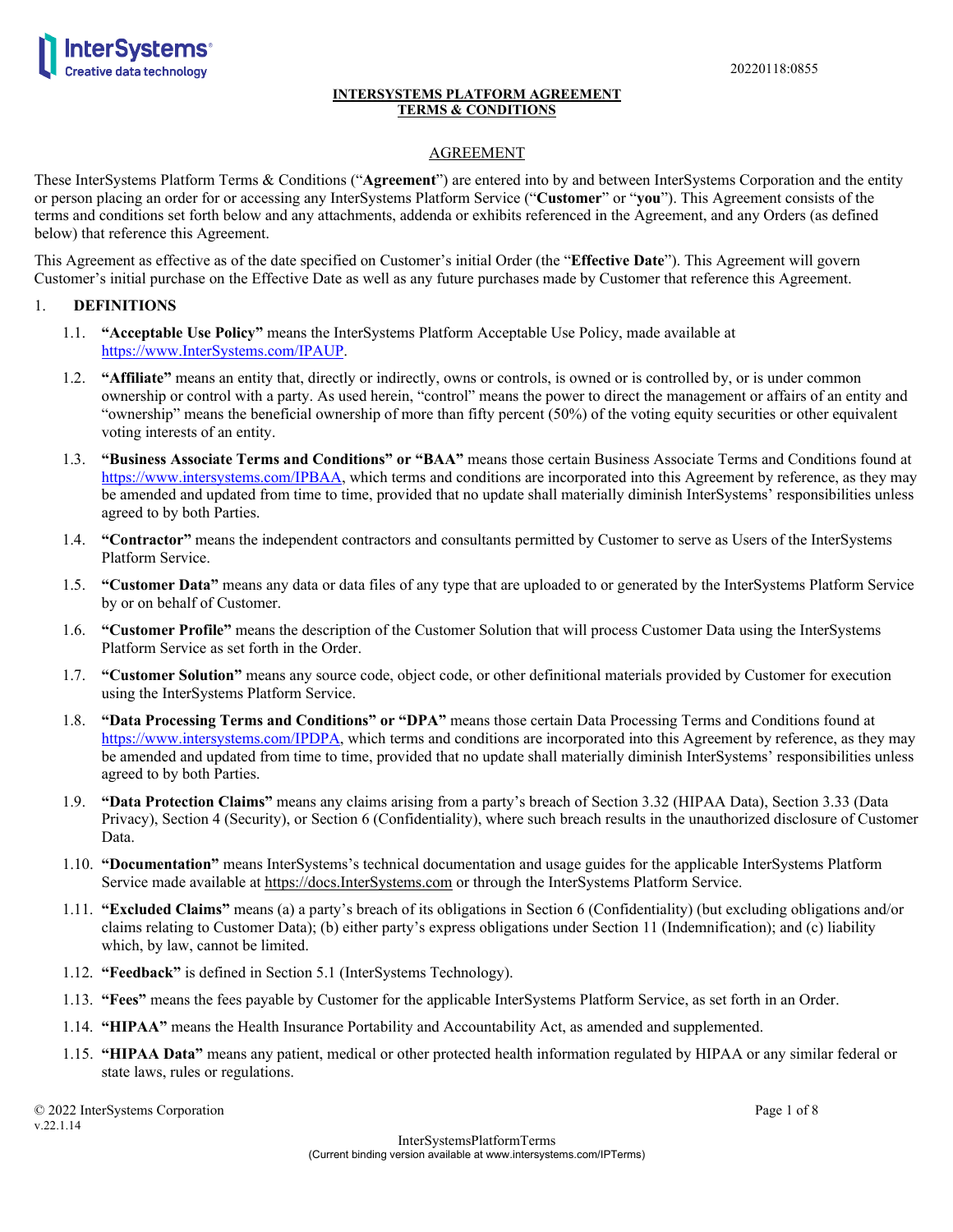

- 1.16. **"InterSystems Platform Privacy and Security Specification" or "IPPSS"** means the InterSystems Platform Privacy and Security Specification document, found at [www.intersystems.com/IPPSS,](http://www.intersystems.com/IPPSS) as it may be amended and updated from time to time. No update of the InterSystems Platform Privacy and Security Specification shall materially decrease the overall security of the InterSystems Platform Service during the Subscription Term unless agreed to by both Parties.
- 1.17. **"InterSystems Platform Service"** means InterSystems platform-as-a-service offering made generally available and ordered by Customer as set forth in an Order.
- 1.18. **"InterSystems Platform Service Specification"** means the document referenced in the Order defining the scope of the selected InterSystems Platform Service(s) from the available services as well as InterSystems' standard documentation for any InterSystems Technology directly used by the Customer as part of the InterSystems Platform Service.
- 1.19. **"InterSystems Platform Service Level Availability Specification"** means the InterSystems Platform Service Level Availability Specification found at [www.intersystems.com/IPSLA,](http://www.intersystems.com/IPSLA) which may be updated by InterSystems from time to time. No update shall materially diminish InterSystems' responsibilities under the InterSystems Platform Service Level Availability Specification unless agreed to by both Parties.
- 1.20. **"InterSystems Technology"** is defined in Section 5.1 (InterSystems Technology).
- 1.21. **"Order"** means the ordering document executed by both Customer and InterSystems, which specifies the InterSystems Platform Service being provided by InterSystems and that is governed by this Agreement.
- 1.22. **"Subscription Term"** means the set term designated on an Order.
- 1.23. **"Taxes"** means taxes, levies, duties or similar governmental assessments of any nature, including, for example, any sales, use, GST, value-added, withholding, or similar taxes, whether domestic or foreign, or assessed by any jurisdiction, but excluding any taxes based on net income, property, or employees of InterSystems.
- 1.24. **"Third Party Applications"** means separate services or applications (and other consulting services related thereto), procured by Customer from a party other than InterSystems that can be used in connection with the InterSystems Platform Service.
- 1.25. **"Usage Data"** means query logs, and any data (other than Customer Data) relating to the operation, support and/or about Customer's use of the InterSystems Platform Service.
- 1.26. **"User"** means the persons designated and granted access to the InterSystems Platform Service by or on behalf of Customer, including its and its Affiliates' Contractors.
- 1.27. **"VAT/GST Registration Number"** means the value added tax/GST registration number of the business location(s) where Customer is legally registered and the ordered InterSystems Platform Service(s) are used for business use.

## 2. **USE OF INTERSYSTEMS PLATFORM SERVICE**

- 2.1. **InterSystems Platform Service Provision and Access**. InterSystems will make the InterSystems Platform Service available to Customer for the Subscription Term solely for use by Customer and its Users in accordance with the terms and conditions of this Agreement, the InterSystems Platform Service Specification, and the Order. Customer may permit its Contractors and Affiliates to serve as Users provided that any use of the InterSystems Platform Service by each such Contractor or Affiliate is solely for the benefit of Customer or such Affiliate. Customer shall be responsible for each User's compliance with this Agreement.
- 2.2. **Compliance with Applicable Laws.** InterSystems will provide the InterSystems Platform Service in accordance with its obligations under laws and government regulations applicable to InterSystems's provision of the InterSystems Platform Service to its customers generally, including, without limitation, those related to data privacy and data transfer, international communications, and the exportation of technical or personal data,without regard to Customer's particular use of the InterSystems Platform Service and subject to Customer's use of the InterSystems Platform Service in accordance with this Agreement.
- 2.3. **Third Party Applications**. InterSystems may also provide URL links or interconnectivity within the InterSystems Platform Service to facilitate Customer's use of Third Party Applications, at Customer'ssole discretion. Notwithstanding the foregoing, any procurement or use of Third Party Applications is solely between Customer and the applicable third party and InterSystems will have no liability for such Third Party Applications.
- 2.4. **General Restrictions**. Customer will not (and will not permit any third party to): (a) sell, rent, lease, license, distribute, provide access to, sublicense, or otherwise make available any InterSystems Platform Service to a third party (except as set forth in the

© 2022 InterSystems Corporation Page 2 of 8 v.22.1.14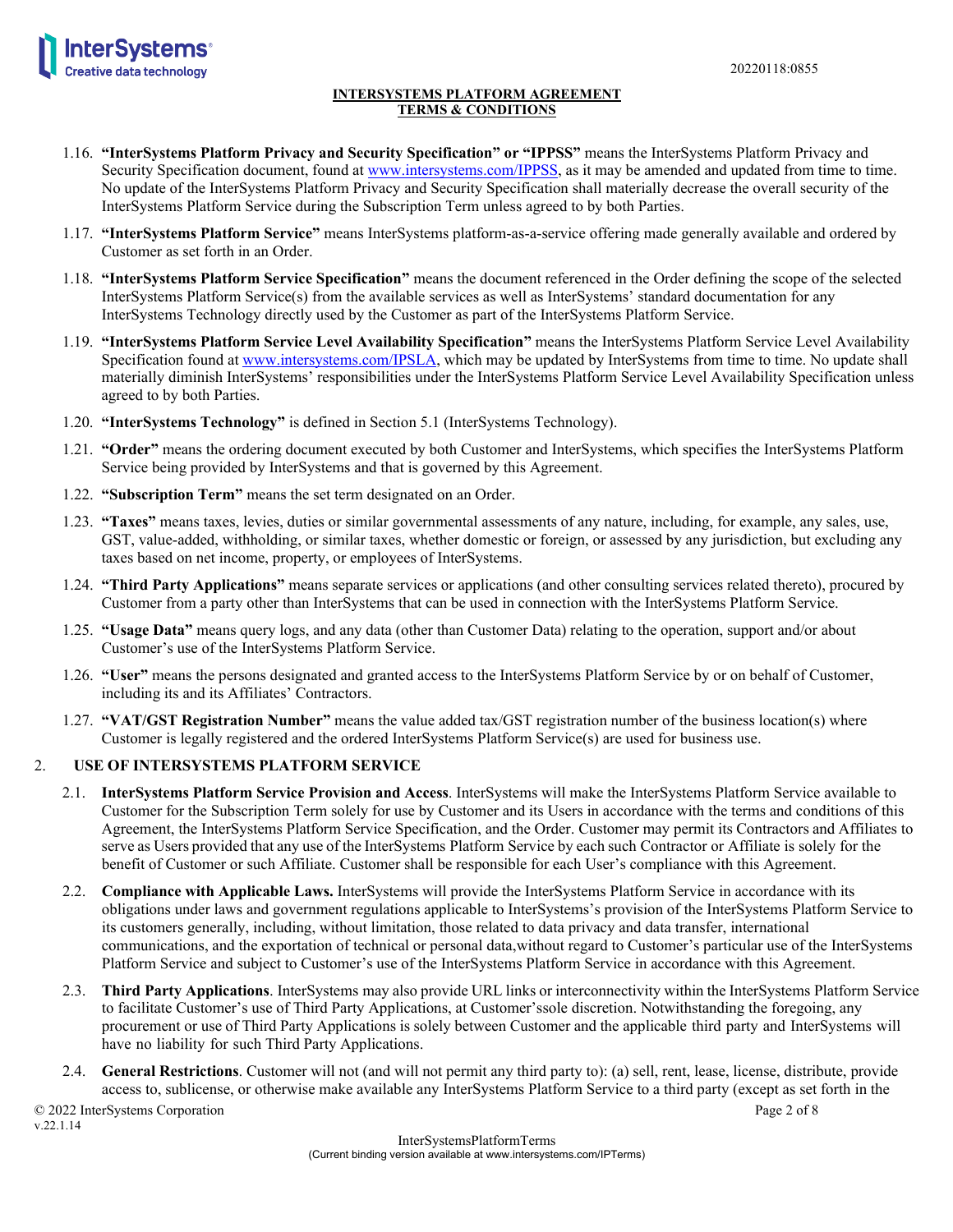

Documentation for InterSystems Platform Service features expressly intended to enable Customer to provide its third parties with access to Customer Data) or in a service bureau or outsourcing offering; (b) use any InterSystems Platform Service to provide, or incorporate any InterSystems Platform Service into, any general purpose service for the benefit of a third party; (c) reverse engineer, decompile, disassemble, or otherwise seek to obtain the source code or non-public APIs to any InterSystems Platform Service, except to the extent expressly permitted by applicable law (and then only upon advance written notice to InterSystems); (d) remove or obscure any proprietary or other notices contained in any InterSystems Platform Service; or (e) use the InterSystems Platform Service in violation of the Acceptable Use Policy.

- 2.5. **High-Risk Use. WARNING:** Modern technologies, and especially platform technologies, may be used in new and innovative ways, and Customer must consider whether its specific use of these technologies is safe. The InterSystems Platform Service is not designed or intended to support any use in which a service interruption, defect, error, or other failure of the InterSystems Platform Service could result in the death or serious bodily injury of any person or in physical or environmental damage (collectively, "High-Risk Use"). Accordingly, Customer must design and implement the Customer Solution as described in the applicable Customer Profile such that, in the event of any interruption, defect, error, or other failure of such service, the safety of people, property, and the environment are not reduced below a level that is reasonable, appropriate, and legal, whether in general or for a specific industry. Customer's High-Risk Use of the service is at its own risk. Customer agrees to defend, indemnify and hold InterSystems harmless from and against all damages, costs and attorneys' fees in connection with any claims arising from a High-Risk Use associated with the service, including any claims based in strict liability or that InterSystems was negligent in designing or providing the InterSystems Platform Service to Customer. The foregoing indemnification obligation is in addition to any defense obligation set forth elsewhere and is not subject to any limitation of, or exclusion from, liability.
- 2.6. **Medical Device Disclaimer.** Customer acknowledges that the InterSystems Platform Service (1) is not designed, intended or made available as a medical device, and (2) is not designed or intended to be a substitute for professional medical advice, diagnosis, treatment, or judgment and should not be used to replace or as a substitute for professional medical advice, diagnosis, treatment, or judgment. Customer is solely responsible for displaying and/or obtaining appropriate consents, warnings, disclaimers, and acknowledgements to end users of Customer's implementation of the InterSystems Platform Service.

# 3. **CUSTOMER DATA**

- 3.1. **Rights in Customer Data**. As between the parties, Customer or its licensors retain all right, title and interest (including any and all intellectual property rights) in and to the Customer Data and any modifications made thereto in the course of the operation of the InterSystems Platform Service as provided to InterSystems. Subject to the terms of this Agreement, Customer hereby grants to InterSystems and its Affiliates non-exclusive royalty-free right to process the Customer Data solely to the extent necessary to provide the InterSystems Platform Service to Customer, to prevent or address service or technical problems with the InterSystems Platform Service, or as may be required by law.
- 3.2. **Rights in Customer Solution**. As between the parties, Customer or its licensors retain all right, title and interest (including any and all intellectual property rights) in and to the Customer Solution. Customer is responsible for developing, maintaining and testing the Customer Solution. Subject to the terms of this Agreement, Customer hereby grants to InterSystems and its Affiliates non-exclusive royalty-free right to use the Customer Solution solely to the extent necessary to provide the InterSystems Platform Service to Customer, to prevent or address service or technical problems with the InterSystems Platform Service, or as may be required by law.

### 3.3. **Use Obligations.**

- 3.3.1. **In General**. Customer's use of the InterSystems Platform Service, Customer Solution, and Customer Data will comply with applicable laws and government regulations. Customer is solely responsible for the accuracy, content and legality of the Customer Solution and Customer Data. Customer warrants that Customer has and will have sufficient rights in the Customer Solution and Customer Data to grant the rights to InterSystems under this Agreement and that the Customer Data will not violate the rights of any third party.
- 3.3.2. **HIPAA Data**. With regard to the processing of HIPAA Data by the InterSystems Platform Service, the BAA is incorporated by reference into this Agreement and the Parties are subject to its terms.
- 3.3.3. **Data Privacy.** To the extent that Customer uploads any Personal Information to the InterSystems Platform Service, the parties shall comply with the DPA.

3.3.4. **Responsibilities.** Customer is solely responsible for: (1) the accuracy and adequacy of information and Customer Data

© 2022 InterSystems Corporation Page 3 of 8 v.22.1.14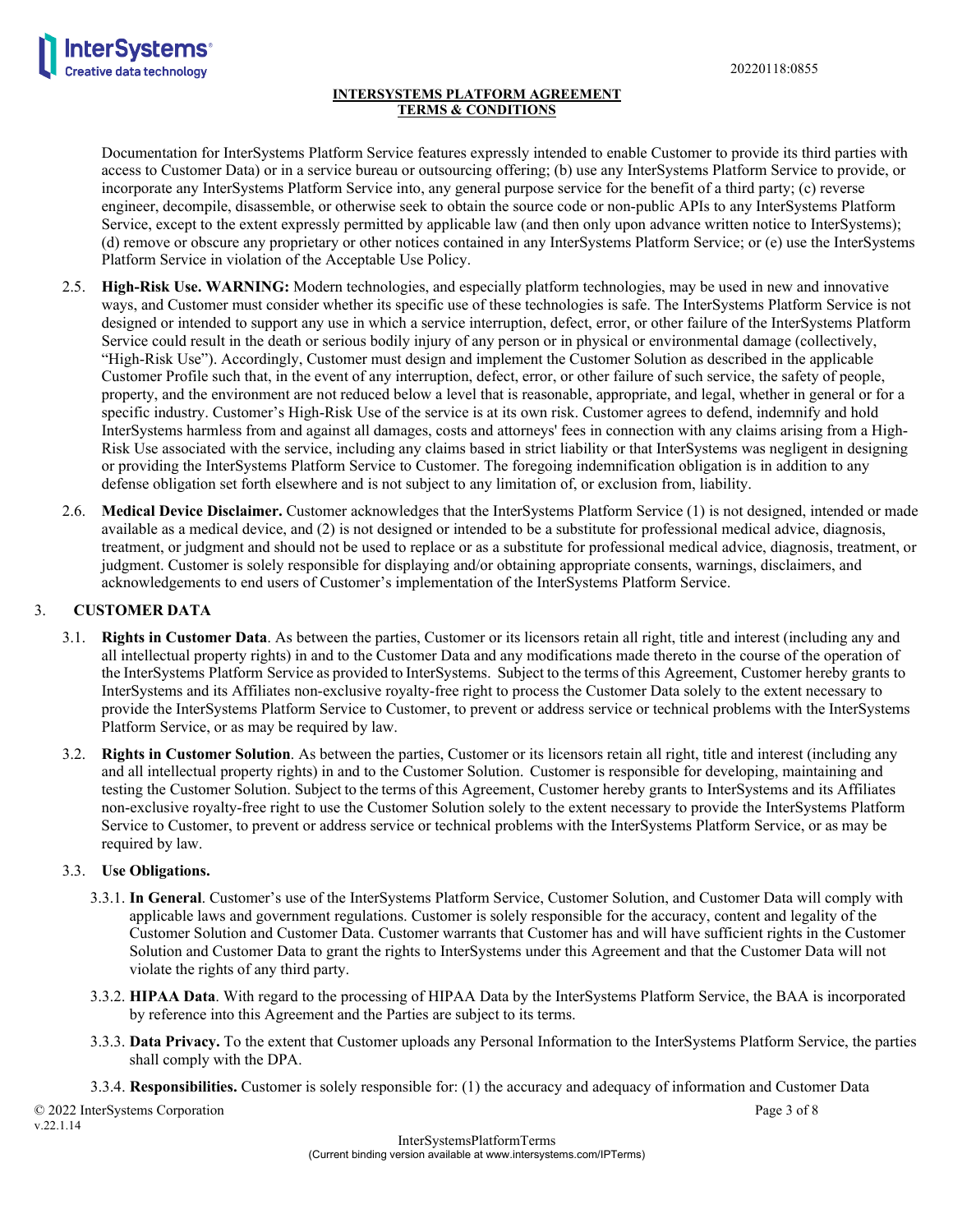



furnished through use of the InterSystems Platform Service; (2) implementing a secure application-to-application authentication method between the Customer Solution, other services running on the InterSystems Platform Services, and any third party services (including Customer's own services); (3) as applicable, obtaining appropriate consent from end users in connection with their use of the Customer Solution; and (4) displaying appropriate warnings, disclaimers, and acknowledgements to end users in connection with their use of the Customer Solution, as applicable.

- 3.4. **Customer Data Sharing.** The InterSystems Platform Service may include the capability for Customer, at its option and in its sole discretion, to share Customer Data with other Customer-designated parties, as further described in the Documentation.
- 4. **SECURITY**. The parties shall comply with the InterSystems Platform Privacy and Security Specification.

# 5. **INTELLECTUAL PROPERTY**

- 5.1. **InterSystems Technology**. Customer agrees that InterSystems or its suppliers retain all right, title and interest (including all patent, copyright, trademark, trade secret and other intellectual property rights) in and to the InterSystems Platform Service, all Documentation, and any and all related and underlying technology and documentation; and any derivative works, modifications, or improvements of any of the foregoing, including any Feedback (defined below) that may be incorporated (collectively, "**InterSystems Technology**"). Except for the express limited rights set forth in this Agreement, no right, title, license, or interest in any InterSystems Technology is granted to Customer. Further, Customer acknowledges that the InterSystems Platform Service is offered as an online, hosted service, and that Customer has no right to obtain a copy of the underlying computer code for any InterSystems Platform Service. InterSystems may freely use and incorporate into InterSystems's products and services any suggestions, enhancement requests, recommendations, corrections, or other feedback provided by Customer or by any Users of the InterSystems Platform Service relating to InterSystems's products or services ("**Feedback**").
- 5.2. **Usage Data**. Notwithstanding anything to the contrary in this Agreement, InterSystems may collect and use Usage Data solely to develop, improve, support, and operate its products and services. InterSystems may not share any Usage Data that includes Customer's Confidential Information with a third party except (i) in accordance with Section 6 (Confidential Information) of this Agreement, or (ii) to the extent the Usage Data is aggregated and anonymized such that Customer and Customer's Users cannot be identified.
- 6. **CONFIDENTIALITY**. The Parties' obligations with respect to Confidential Information shall be governed by the Confidentiality Terms available a[t https://www.intersystems.com/ConfidentialityTerms,](https://www.intersystems.com/ConfidentialityTerms) which may be modified by InterSystems from time-to-time; provided that, InterSystems shall not materially alter the Confidentiality Terms without your written consent.

# 7. **FEES AND PAYMENT; TAXES; PAYMENT DISPUTES**

- 7.1. **Fees and Payment**. All Fees and payment terms are as set forth in the applicable Order. Except as expressly set forth in this Agreement, all payment obligations are non-cancelable and Fees are non-refundable. If Customer issues a purchase order upon entering into an Order, then: (i) any such purchase order submitted by Customer is for its internal purposes only, and InterSystems rejects, and in the future is deemed to have rejected, any purchase order terms to the extent they add to or conflict in any way with this Agreement or the applicable Order and such additional or conflicting terms will have no effect, (ii) it shall be without limitation to InterSystems's right to collect Fees owing hereunder, and (iii) it shall be for the total Fees owing under the applicable Order.
- 7.2. **Sizing.** Usage of the InterSystems Platform Service is charged on the basis of specific resources or metrics used to operate the InterSystems Platform Service as set forth on an applicable Order in the Customer Profile. If an environment is designated as "non-production" then you may only use that environment for system configuration, development, testing or training. If the resources required to deliver the InterSystems Platform Service materially increase, you will be required to execute a new Order.
- 7.3. **Taxes**. Fees do not include Taxes. Customer is responsible for paying all Taxes associated with its purchases hereunder including without limitation all use or access of the InterSystems Platform Service by its Users. If InterSystems has the legal obligation to pay or collect Taxes for which Customer is responsible under this Section, InterSystems will invoice Customer and Customer will pay that amount unless Customer providesInterSystems with a valid tax exemption certificate authorized by the appropriate taxing authority. Taxes will not be deducted from payments to InterSystems, except as required by applicable law, in which case Customer will increase the amount payable as necessary so that, after making all required deductions and withholdings, InterSystems receives and retains (free from any liability for Taxes) an amount equal to the amount it would have received had no such deductions or withholdings been made. Upon InterSystems's request, Customer will provide to InterSystems its proof of withholding tax remittance to the respective tax authority. Where applicable, Customer will provide its VAT/GST Registration

© 2022 InterSystems Corporation Page 4 of 8 v.22.1.14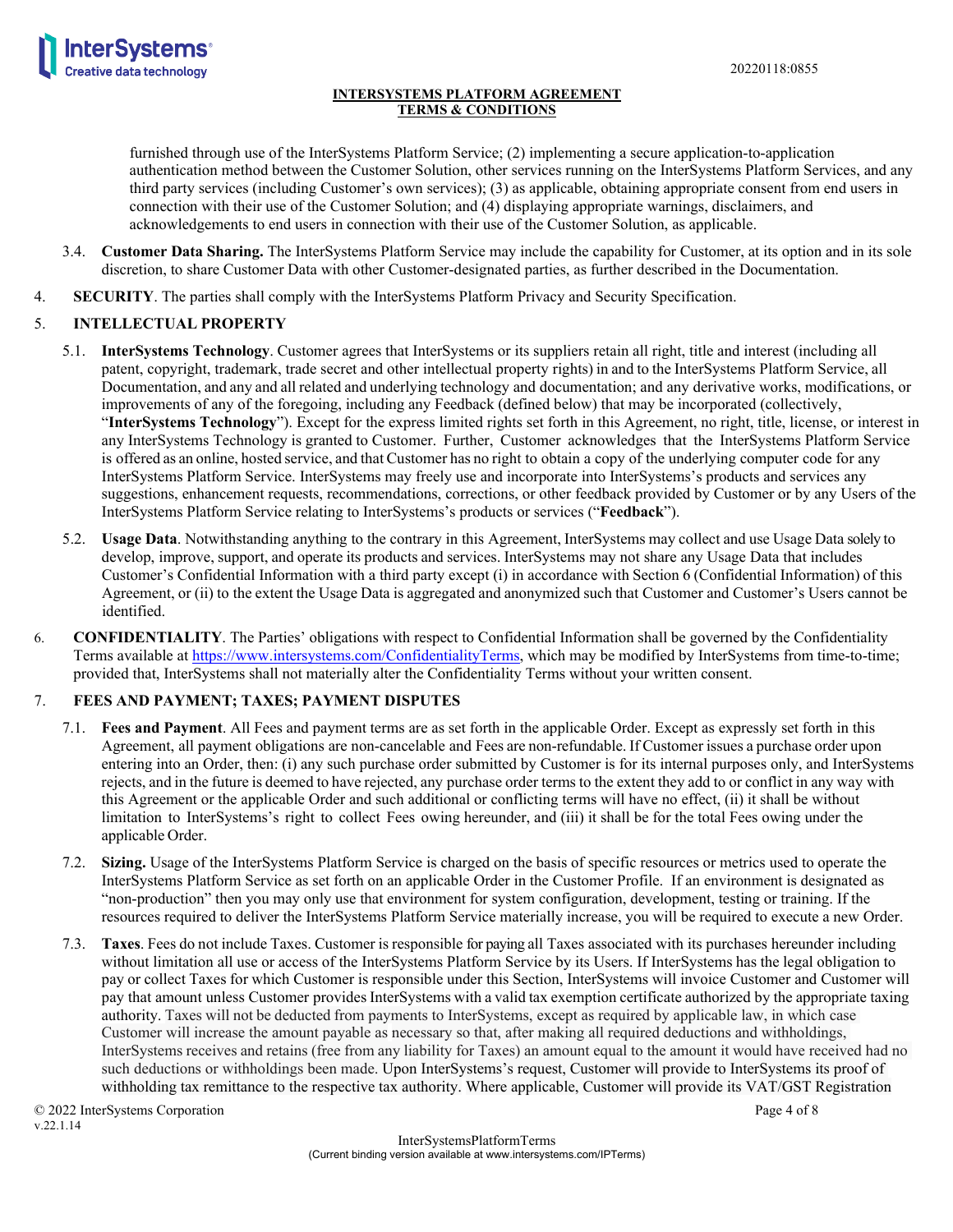



Number(s) on the Order to confirm the business use of the ordered InterSystems Platform Service.

7.4. **Payment Disputes**. InterSystems will not exercise its rights under Section 8.2 (Termination for Cause) or Section 8.6(a) (Suspension of Service) with respect to non-payment by Customer if Customer is disputing the applicable charges reasonably and in good faith and is cooperating diligently to resolve the dispute. If the parties are unable to resolve such a dispute within thirty (30) days, each party shall have the right to seek any remedies it may have under this Agreement, at law or in equity, irrespective of any terms that would limit remedies on account of a dispute. For clarity, any undisputed amounts must be paid in full.

# 8. **TERM AND TERMINATION**

- 8.1. **Term**. This Agreement is effective as of the Effective Date and will remain in effect until terminated in accordance with its terms. The Agreement will terminate upon expiration of the applicable Subscription Term, unless expressly stated otherwise in an Order or in this Agreement.
- 8.2. **Termination for Cause**. Either party may terminate this Agreement (including all related Orders) if the other party (a) fails to cure any material breach of this Agreement (including a failure to pay Fees) within thirty (30) days after written notice; (b) ceases operation without a successor; or (c) seeks protection underany bankruptcy, receivership, trust deed, creditors' arrangement, composition, or comparable proceeding, or if any such proceeding is instituted against that party and is not dismissed within 60 days. Except where an exclusive remedy is specified, the exercise of either party of any remedy under this Agreement, including termination, will be without prejudice to any other remedies it may have under this Agreement, by law or otherwise.
- 8.3. **Termination for Convenience**. If an early termination monthly fee is included in the Order, Customer may terminate this agreement at any time. The fee, which is due at the effective date of termination, is calculated by multiplying the early termination monthly fee by the number of months between the effective date of termination and the end of the Subscription Term.
- 8.4. **Effect of Termination**. InterSystems shall have no obligation to make Customer Data available after termination of this Agreement and shall thereafter promptly delete Customer Data. Customer will have no further access to Customer Data and shall cease use of and access to the InterSystems Platform Service (including any related InterSystems Technology) and delete all copies of Documentation, any InterSystems Platform Service passwords or access codes, and any other InterSystems Confidential Information in its possession.
- 8.5. **Survival**. The following Sections will survive any expiration or termination of this Agreement: 1 (Definitions), 2.4 (General Restrictions), 5 (Intellectual Property), 6 (Confidentiality), 7.1 (Fees and Payment), 7.2 (Taxes), 8 (Term and Termination), 9.3 (Warranty Disclaimer), 11 (Indemnification), 12 (Limitation of Remedies and Damages), and 13 (General Terms).
- 8.6. **Suspension of Service** In addition to any of its other rights or remedies (including, without limitation, any termination rights) set forth in this Agreement, InterSystems reserves the right to suspend provision of any InterSystems Platform Service; (a) if Customer is thirty (30) days or more overdue on a payment, (b) if InterSystems deems such suspension necessary as a result of Customer's breach of Sections 2.4 (General Restrictions) or 3.3 (Use Obligations), (c) if InterSystems reasonably determines suspension is necessary to avoid material harm to InterSystems or its other customers, including if the InterSystems Platform Service is experiencing denial of service attacks, mail flooding, or other attacks or disruptions outside of InterSystems' control, or (d) as required by law or at the request of government entities.

## 9. **WARRANTY**

- 9.1. **Service Warranty**. InterSystems warrants that each InterSystems Platform Service will operate in substantial conformity with the applicable InterSystems Platform Service Specification. If InterSystems is not able to correct any reported non-conformity with this warranty, either party may terminate the applicable Order and Customer, as its sole remedy, will be entitled to receive a refund of any unused Fees that Customer has pre-paid for the applicable InterSystems Platform Service purchased thereunder. This warranty will not apply if the error or non-conformance was caused by misuse of the InterSystems Platform Service, modifications to the InterSystems Platform Service by Customer or any third-party, or third-party hardware, software, or services used in connection with the InterSystems Platform Service.
- 9.2. **Mutual Warranty.** Each party warrants that it has validly entered into this Agreement and has the legal power to do so.
- 9.3. **Warranty Disclaimer**. EXCEPT AS EXPRESSLY SET FORTH IN THIS AGREEMENT, EACH INTERSYSTEMS PLATFORM SERVICE IS PROVIDED "AS IS" AND INTERSYSTEMS MAKES NO OTHER WARRANTIES, EXPRESS OR IMPLIED, STATUTORY OR OTHERWISE, INCLUDING BUT NOT LIMITED TO WARRANTIES OF MERCHANTABILITY, TITLE, FITNESS FOR A PARTICULAR PURPOSE, OR NON-INFRINGEMENT. INTERSYSTEMS

© 2022 InterSystems Corporation Page 5 of 8 v.22.1.14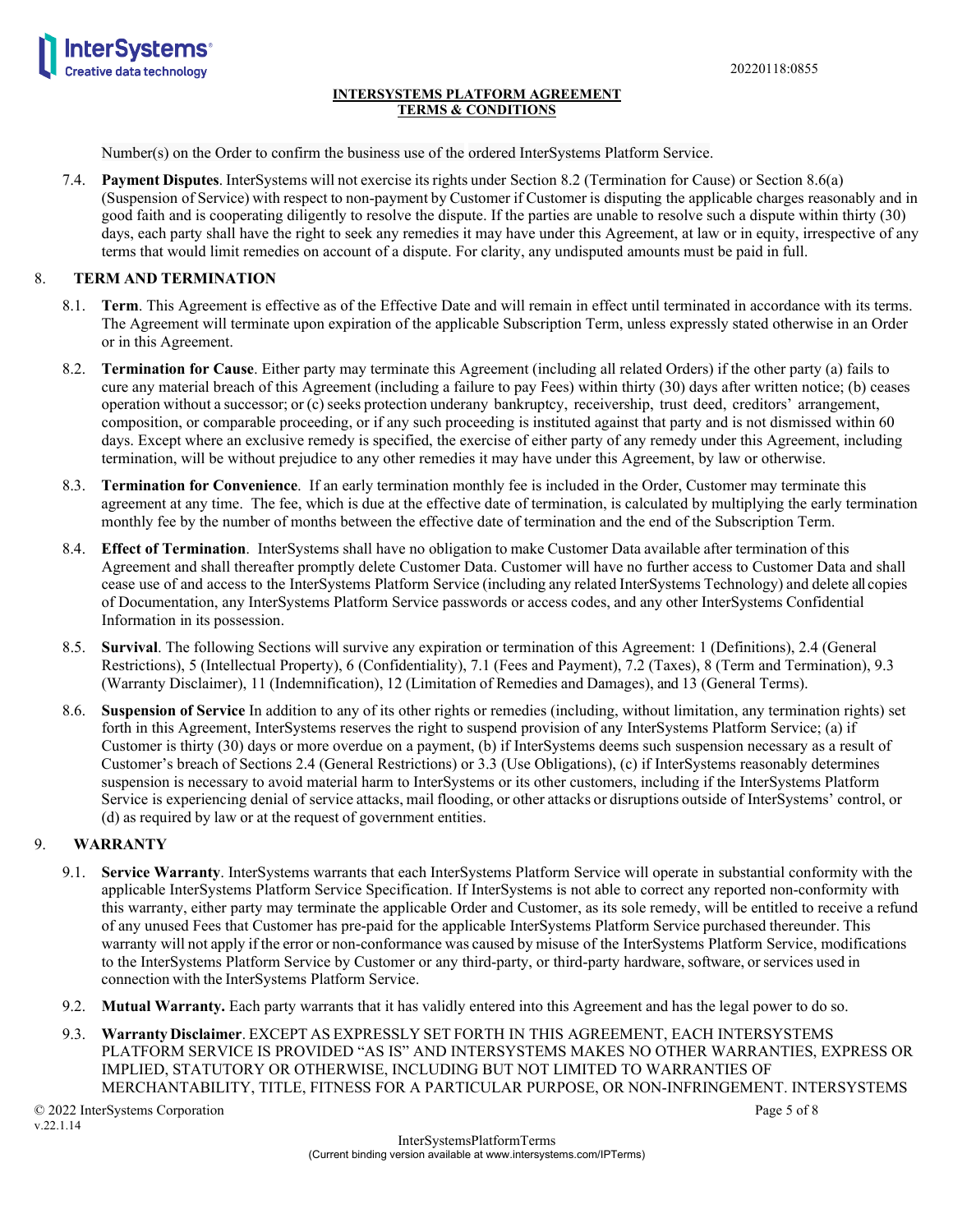

DOES NOT WARRANT THAT THE USE OF ANY INTERSYSTEMS PLATFORM SERVICE WILL BE UNINTERRUPTED OR ERROR-FREE, NOR DOES INTERSYSTEMS WARRANT THAT IT WILL REVIEW THE CUSTOMER SOLUTION OR CUSTOMER DATA FOR ACCURACY OR RELIABILITY.

10. **SUPPORT AND AVAILABILITY**. During a Subscription Term, InterSystems will provide Customer the level of support specified in the InterSystems Platform Service Specification specified in the applicable Order, in accordance with the InterSystems Platform Service Level Availability Specification.

# 11. **INDEMNIFICATION**

- 11.1. **Indemnification by InterSystems**. InterSystems will defend Customer against any claim by a third party alleging that any InterSystems Platform Service, when used in accordance with this Agreement, infringes any intellectual property right of such third party and will indemnify and hold harmless Customer from and against any damages and costs awarded against Customer or agreed in settlement by InterSystems (including reasonable attorneys'fees) resulting from such claim. If Customer's use of the InterSystems Platform Service results (or in InterSystems's opinion is likely to result) in an infringement claim, InterSystems may either: (a) substitute functionally similar products or services; (b) procure for Customer the right to continue using the InterSystems Platform Service; or if (a) and (b) are not commercially reasonable, (c) terminate this Agreement, or the applicable Order and refund to Customer the unused Fees that Customer has pre-paid for the applicable InterSystems Platform Service. The foregoing indemnification obligation of InterSystems will not apply to the extent the applicable claim is attributable to: (1) the modification of the InterSystems Platform Service by any party other than InterSystems or based on Customer's specifications or requirements; (2) the combination of the InterSystems Platform Service with products or processes not provided by InterSystems; (3) any use of the InterSystems Platform Service in non-conformity with this Agreement; or (4) any action arising as a result of Customer Data, Customer Solution, or components not provided by InterSystems. This Section sets forth Customer's sole remedy with respect to any claim of intellectual property infringement.
- 11.2. **Indemnification by Customer**. Customer will defend InterSystems against any claim by a third party arising from or relating to any Customer Data, Customer Solution, or any product or service used in connection with the InterSystems Platform Service and will indemnify and hold harmless InterSystems from and against any damages and costs awarded against InterSystems or agreed in settlement by Customer (including reasonable attorneys' fees) resulting from such claim.
- 11.3. **Indemnification Procedures.** In the event of a potential indemnity obligation under this Section 11, the indemnified party will: (i) promptly notify the indemnifying party in writing of the claim, (ii) allow the indemnifying party the right to control the investigation, defense, and settlement (if applicable) of such claim at the indemnifying party's sole cost and expense, and (iii) upon request of the indemnifying party, provide all necessary cooperation at the indemnifying party's expense. Failure by the indemnified party to notify the indemnifying party of a claim under this Section 11 shall not relieve the indemnifying party of its obligations under this Section 11, however the indemnifying party shall not be liable for any litigation expenses that the indemnified party incurred prior to the time when notice is given or for any damages and/or costs resulting from any material prejudice caused by the delay or failure to provide notice to the indemnifying party in accordance with this Section. The indemnifying party may not settle any claim that would bind the indemnified party to any obligation (other than payment covered by the indemnifying party or ceasing to use infringing materials) or require any admission of fault by the indemnified party,without the indemnified party's prior written consent, such consent not to be unreasonably withheld, conditioned or delayed. Any indemnification obligation under this Section 11 will not apply if the indemnified party settles or makes any admission with respect to a claim without the indemnifying party's prior written consent.
- 12. **LIMITATION OF REMEDIES AND DAMAGES.** EXCEPT AS TO "EXCLUDED CLAIMS," TO THE MAXIMUM EXTENT PERMITTED BY LAW, AND NOTWITHSTANDING ANY OTHER PROVISION OF THIS AGREEMENT:
	- 12.1. NEITHER PARTY NOR ITS AFFILIATES SHALL BE LIABLE TO THE OTHER PARTY OR ITS AFFILIATES FOR ANY LOSS OF USE, LOST OR INACCURATE DATA, INTERRUPTION OF BUSINESS, COSTS OF DELAY, LOST PROFITS, OR ANY INDIRECT, SPECIAL, INCIDENTAL, RELIANCE, PUNITIVE, EXEMPLARY OR CONSEQUENTIAL DAMAGES OF ANY KIND, EVEN IF INFORMED OF THE POSSIBILITY OF SUCH DAMAGES IN ADVANCE;
	- 12.2. SUBJECT TO SUBSECTION 12.3 BELOW, EACH PARTY'S AND ITS AFFILIATES' TOTAL LIABILITY TO THE OTHER PARTY AND ITS AFFILIATES FOR ALL CLAIMS IN THE AGGREGATE (FOR DAMAGES OR LIABILITY OF ANY TYPE), SHALL NOT EXCEED THE AMOUNT ACTUALLY PAID OR PAYABLE BY CUSTOMER TO INTERSYSTEMS IN THE PRIOR 12 MONTHS UNDER THE APPLICABLE ORDER(S) TO WHICH SUCH LIABILITY RELATES ("**GENERAL LIABILITY CAP**");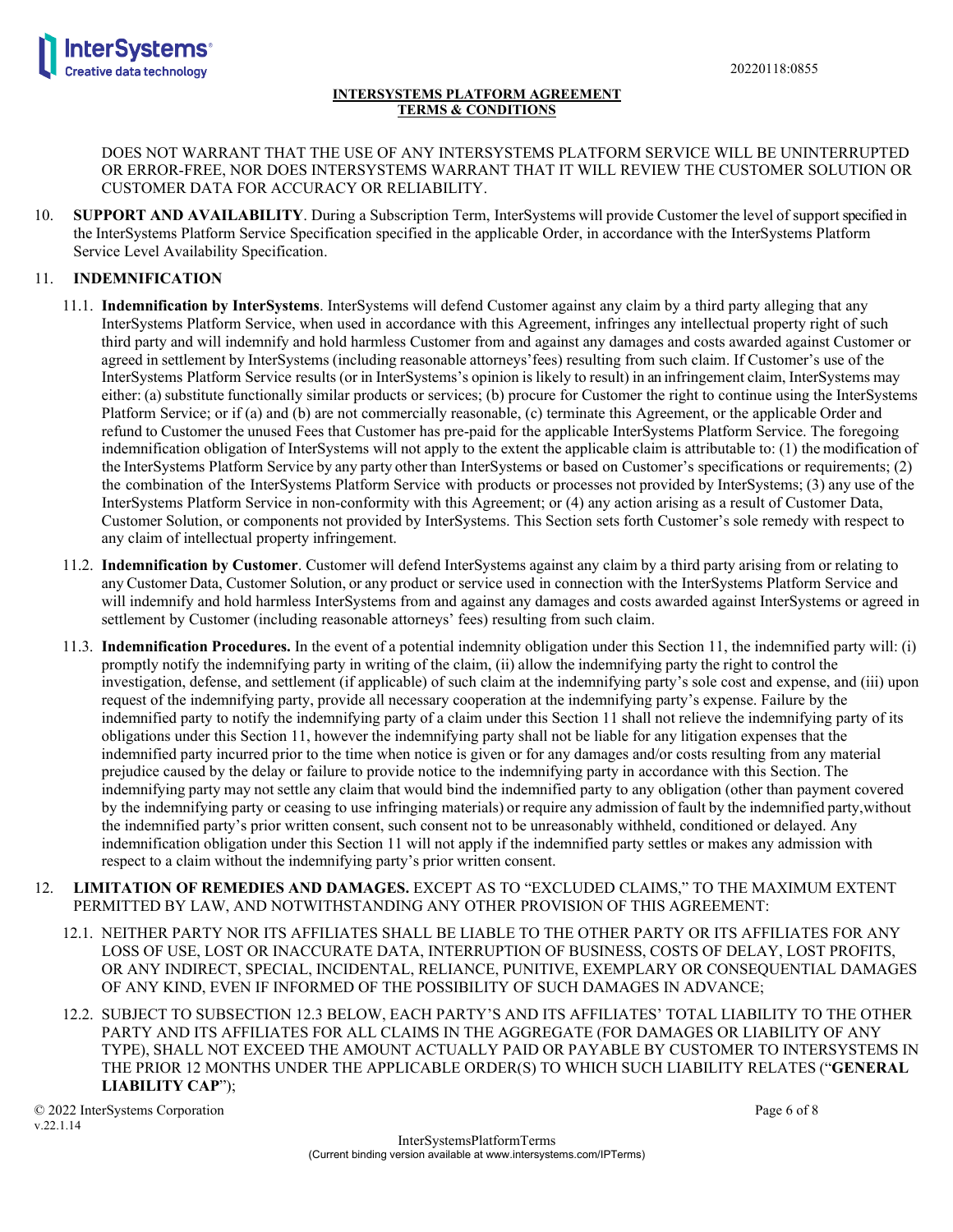

- 12.3. IN THE CASE OF "DATA PROTECTION CLAIMS," EACH PARTY'S AND ITS AFFILIATES' TOTAL LIABILITY TO THE OTHER PARTY AND ITS AFFILIATES FOR ALL CLAIMS IN THE AGGREGATE (FOR DAMAGES OR LIABILITY OF ANY TYPE) SHALL NOT EXCEED TWO TIMES (2X) THE "GENERAL LIABILITY CAP";
- 12.4. IN NO EVENT SHALL EITHER PARTY (OR ITS RESPECTIVE AFFILIATES) BE LIABLE FOR THE SAME EVENT UNDER BOTH THE GENERAL LIABILITY CAP AND THE DATA PROTECTION CLAIMS CAP. SIMILARLY,THOSE CAPS SHALL NOT BE CUMULATIVE; IF A PARTY (AND/OR ITS AFFILIATES) HAS ONE OR MORE CLAIMS SUBJECT TO EACH OF THOSE CAPS, THE MAXIMUM TOTAL LIABILITY FOR ALL CLAIMS IN THE AGGREGATE SHALL NOT EXCEED THE DATA PROTECTION CLAIMS CAP;
- 12.5. THE PARTIES AGREE THAT THIS SECTION 12 WILL APPLY REGARDLESS OF THE FORM OF ACTION, WHETHER IN CONTRACT, TORT (INCLUDING NEGLIGENCE), STRICT LIABILITY OR OTHERWISE AND WILL APPLY EVEN IF ANY LIMITED REMEDY SPECIFIED IN THIS AGREEMENT IS FOUND TO HAVE FAILED OF ITS ESSENTIAL PURPOSE; AND

# 13. **GENERAL TERMS**

- 13.1. **Assignment**. This Agreement will bind and inure to the benefit of each party's permitted successors and assigns. Neither party may assign this Agreement without the advance written consent of the other party, except that either party may assign this Agreement in its entirety in connection with a merger, reorganization, acquisition, or other transfer of all or substantially all of such party's assets or voting securities to such party's successor; and InterSystems may assign this Agreement in its entirety to any Affiliate. Each party shall promptly provide notice of any such assignment. Any attempt to transfer or assign this Agreement except as expressly authorized under this Section will be null and void.
- 13.2. **Severability; Interpretation**. If a court of competent jurisdiction holds any provision of this Agreement to be unenforceable or invalid, that provision will be limited to the minimum extent necessary so that this Agreement will otherwise remain in effect. Section headings are inserted for convenience only and shall not affect the construction of the agreement.
- 13.3. **Dispute Resolution**. Each party agrees that before it seeks any form of legal relief (except for a provisional remedy as explicitly set forth below) it shall provide written notice to the other party of the specific issue(s) in dispute (and reference the relevant provisions of the contract between the parties which are allegedly being breached). Within thirty (30) days after such notice, knowledgeable executives of the parties shall hold at least one meeting (in person or by video- or tele-conference) for the purpose of attempting in good faith, to resolve the dispute. The parties agree to maintain the confidential nature of all disputes and disagreements between them, including, but not limited to, informal negotiations, mediation or arbitration, except as may be necessary to prepare for or conduct these dispute resolution procedures or unless otherwise required by law or judicial decision. The dispute resolution procedures in this Section shall not apply to claims subject to indemnification under Section 11 (Indemnification) or prior to a party seeking a provisional remedy related to claims of misappropriation or ownership of intellectual property, trade secrets or Confidential Information.
- 13.4. **Governing Law; Jurisdiction and Venue; InterSystems Affiliate.** This Agreement will be governed by the laws of the Commonwealth of Massachusetts and the United States without regard to conflicts of laws provisions thereof, and without regard to the United Nations Convention on the International Sale of Goods; and the jurisdiction and venue for actionsrelated to the subject matter hereof will be the state and federal courts located in Boston, Massachusetts and both parties hereby submit to the personal jurisdiction of such courts. While the InterSystems entity contracting with Customer remains fully liable and responsible for all InterSystems obligations under this Agreement, the parties acknowledge that certain obligations under this Agreement may be fulfilled by other InterSystems's Affiliates.
- 13.5. **Changes to and Availability of the Online Services.** InterSystems may make commercially reasonable changes to each InterSystems Platform Service from time to time. InterSystems may modify or terminate an InterSystems Platform Service in any country where InterSystems is subject to a government regulation, obligation or other requirement that (1) is not generally applicable to businesses operating there, (2) presents a hardship for InterSystems to continue operating the InterSystems Platform Service without modification, and/or (3) causes InterSystems to believe these terms or the InterSystems Platform Service may conflict with any such requirement or obligation. If InterSystems terminates an InterSystems Platform Service for regulatory reasons, Customers will receive a credit for any amount paid in advance for the period after termination.
- 13.6. **Notice**. Any notice or communication required or permitted under this Agreement will be in writing to the parties at the addresses set forth in this Agreement or at such other address as may be given in writing by either party to the other in accordance with this

© 2022 InterSystems Corporation Page 7 of 8 v.22.1.14